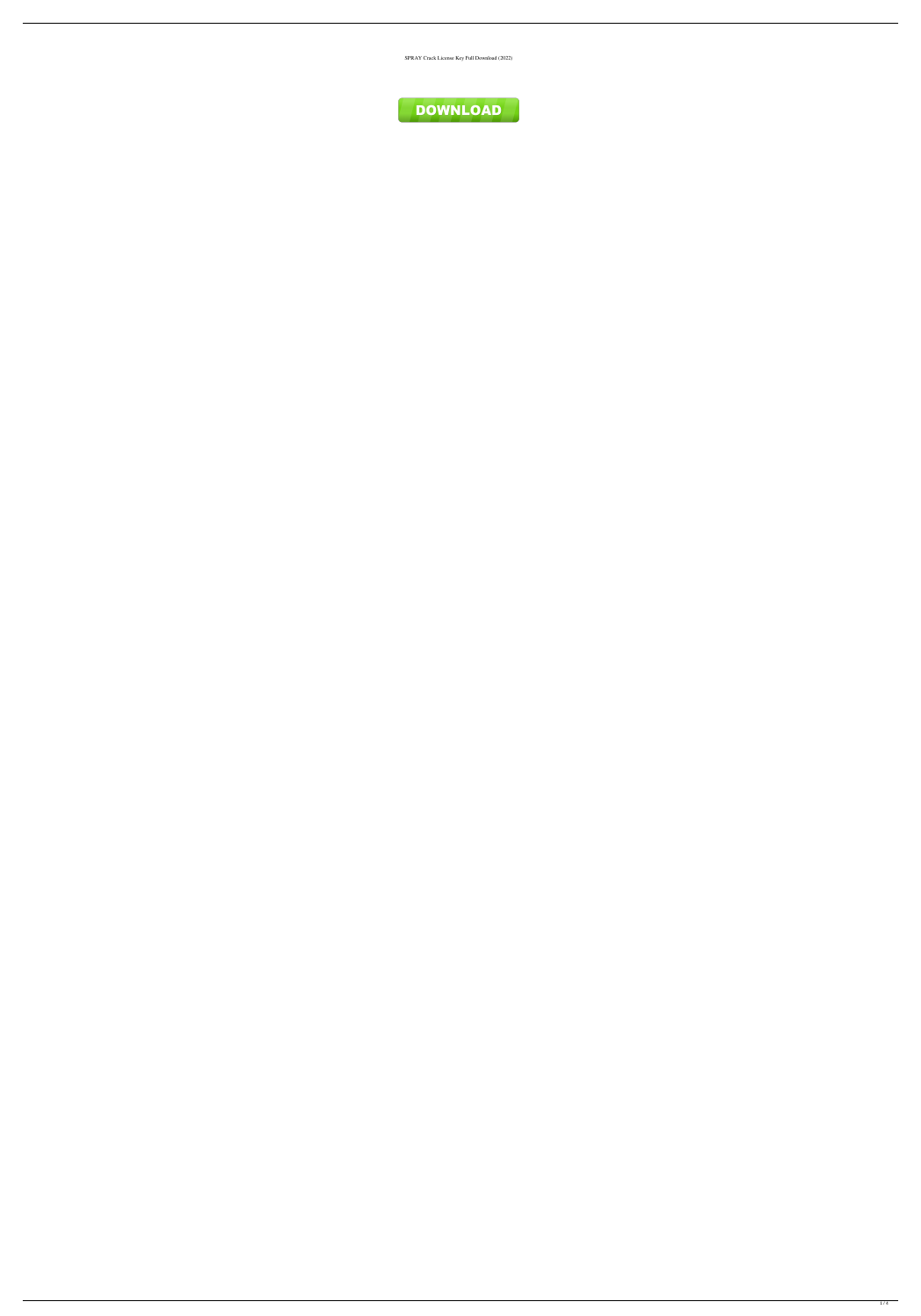## **SPRAY Crack+ (Final 2022)**

SPRAY is a software application that generates helper objects which may be used in XARA X. You can easily generate huge number of circles with random position, fill, outline color; random paths, grids, and rays. You can pl software application that generates helper objects which may be used in XARA X. You can easily generate huge number of circles with random position, fill, outline color; random paths, grids, and rays. You can place generat MOLLY C. DWYER, CLERK UNITED STATES COURT OF APPEALS U.S. C O U R T OF APPE ALS FOR THE NINTH CIRCUIT DANIEL BARRAGAS,

### **SPRAY [Win/Mac] Latest**

While working on icons or designs you may need to draw many small circles, it's a long time to draw all of them manually. In this situation you may use this program that generates helper objects. After that you can place t create helper objects and customize their attributes: Method 1 - Command line Interface Generate helper objects as.xh objects thru your favorite command line tool. The helper object files can be dropped in any folder to be files are saved in default folder with same name as the project. Method 3 - Visual Interface Create helper objects by clicking a button to generate one at a time. Support, do not support, do not support, do not support, do Supported Output Formats: .xh and.xhf: Supported; .png: Supported; You can change the parameters of each helper object or create a new helper object by choosing a layer, brush, colors, path or a tool to be used. Dependenci object v.2.1: (29/10/12) fixed size of generated helper object for a circle v.2.2: (31/10/12) fixed bug in fixed size for a circle v.2.3: (31/10/12) added GUI for configuring helper objects v.2.4: (10/11/12) changed circle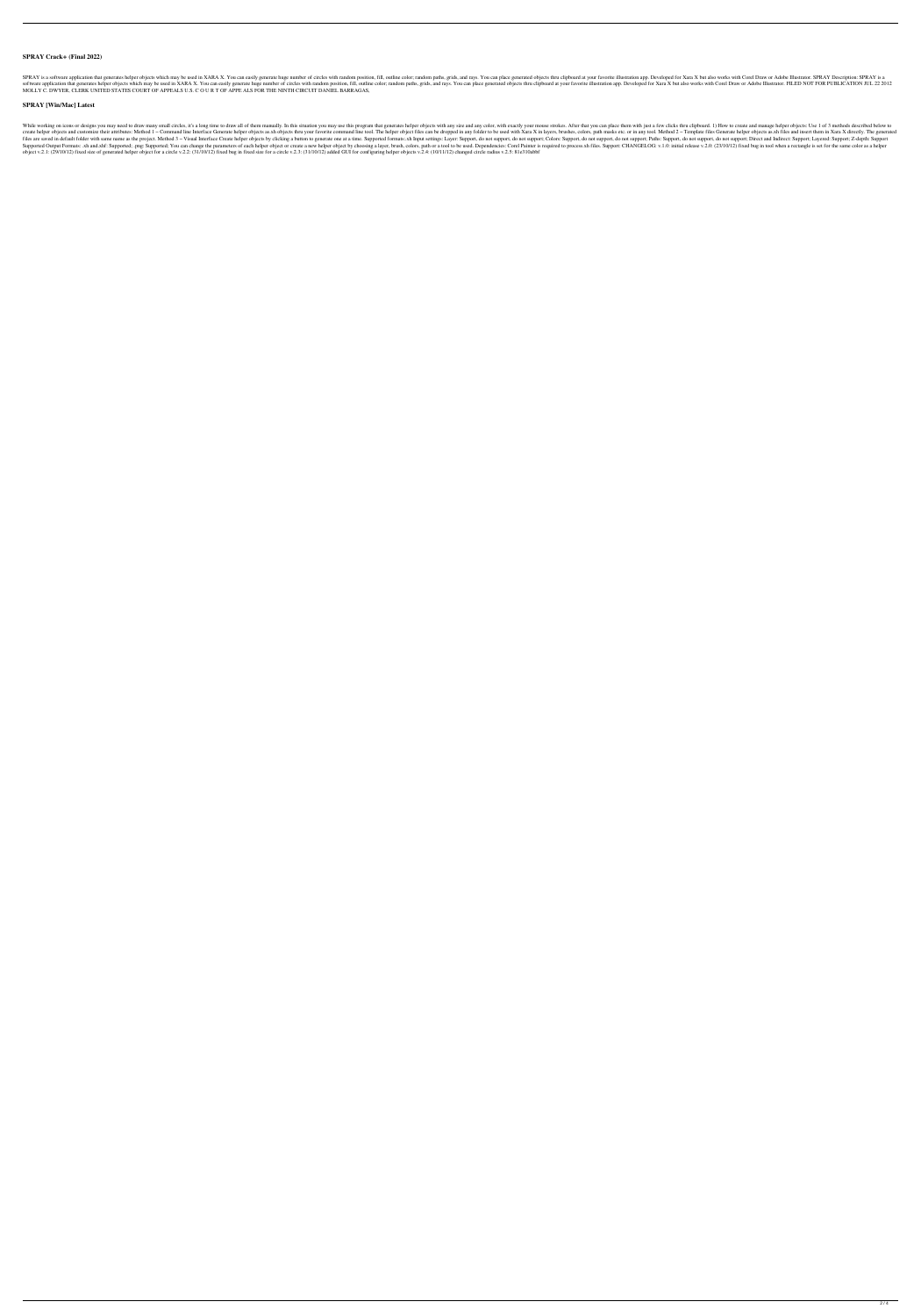### **SPRAY Crack +**

Description: The Spray engine generates circles, ellipses and paths which can be placed into Xara X. The vector parameters of generated objects (color, size, path, outline, stroke width) are defined by the user. The object Description: The Spray engine generates circles, ellipses and paths which can be placed into Xara X. The vector parameters of generated objects (color, size, path, outline, stroke width) are defined by the user. The object SprayEngine has been officially released! The Spray engine generated circles, ellipses and paths which can be placed into Xara X. The vector parameters of generated objects (color, size, path, outline, stroke width) are de because it automatically

#### **What's New in the SPRAY?**

Spray is a creative tool that allows you to generate XARA X brushes (or randomly generated lines and paths) with random position, fill, outline color, and other attributes. It is used for illustration, creating business ca patterns, grid patterns, simple or complex shapes like circles, squares, rectangles, ellipses, stars, crosses, or other random objects. Create random clusters, blends, light and shade. Design for print or Web. Have fun and illustration app. -Each object can be moved with a mouse (up/down/left/right), or saved to a clipboard and then moved with the mouse. -Each object can be filled with a custom color or gradient. -Each object can be randomly of each line that the object draws. -You can set an angle for each object in the 4x4 grid. -You can create radial or linear arrays with distance between each object. -You can define the size of each object. -You can genera clipboard and then placed with the mouse or in your favorite illustration program. -The objects can be saved to a clipboard, and then placed with the mouse or in your favorite illustration program. -It can be used as an au automation software and have the Spray component automatically created and placed in XARA X. -Developed for XARA X and also works with Corel Draw or Adobe Illustrator. -Generated objects are saved to the system clipboard a placed with a mouse. -Saving as brushes or placing with the mouse allows you to use all the attributes of the generated objects and not only the attributes shown in the interface. -The objects can be saved